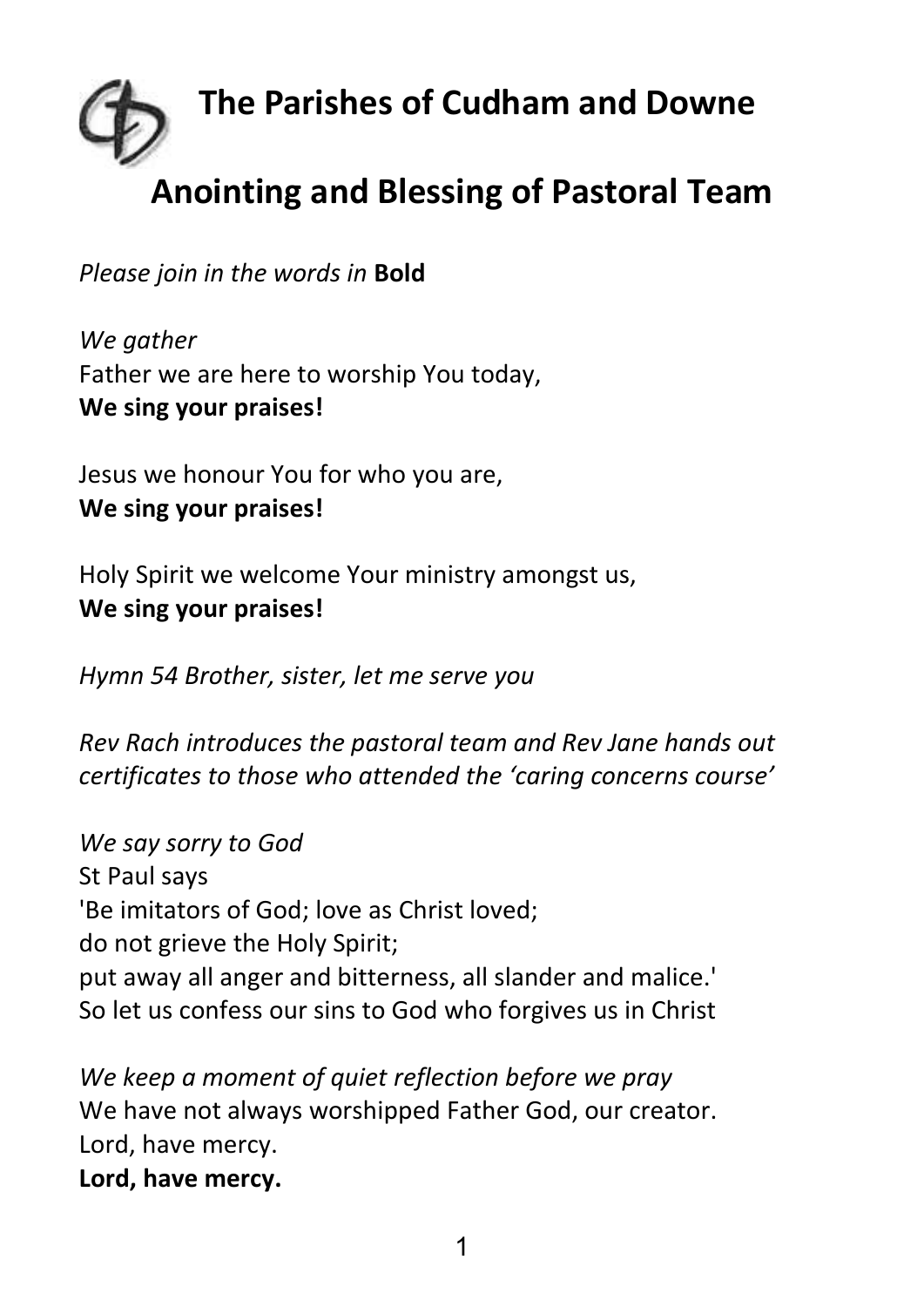We have not always followed Jesus Christ, our Saviour. Christ, have mercy. **Christ, have mercy.**

We have not always trusted in the Holy Spirit, our guide. Lord, have mercy. **Lord, have mercy.**

## *We hear words of forgiveness*

God of love, you forgive us and free us from our sins, you heal and strengthen us by the Holy Spirit, and raise us to new life in Christ our Lord. **Amen**

*We respond by listening to or singing the Gloria* 

Glory to God, glory to God, glory to the Father! **Glory to God, glory to God, glory to the Father!**

To God be glory for ever! **To God be glory for ever!** Alleluia, Amen! **Alleluia, Amen!** Alleluia, Amen! **Alleluia, Amen!** Alleluia, Amen! **Alleluia, Amen**!

Glory to God, glory to God, glory to Christ Jesus…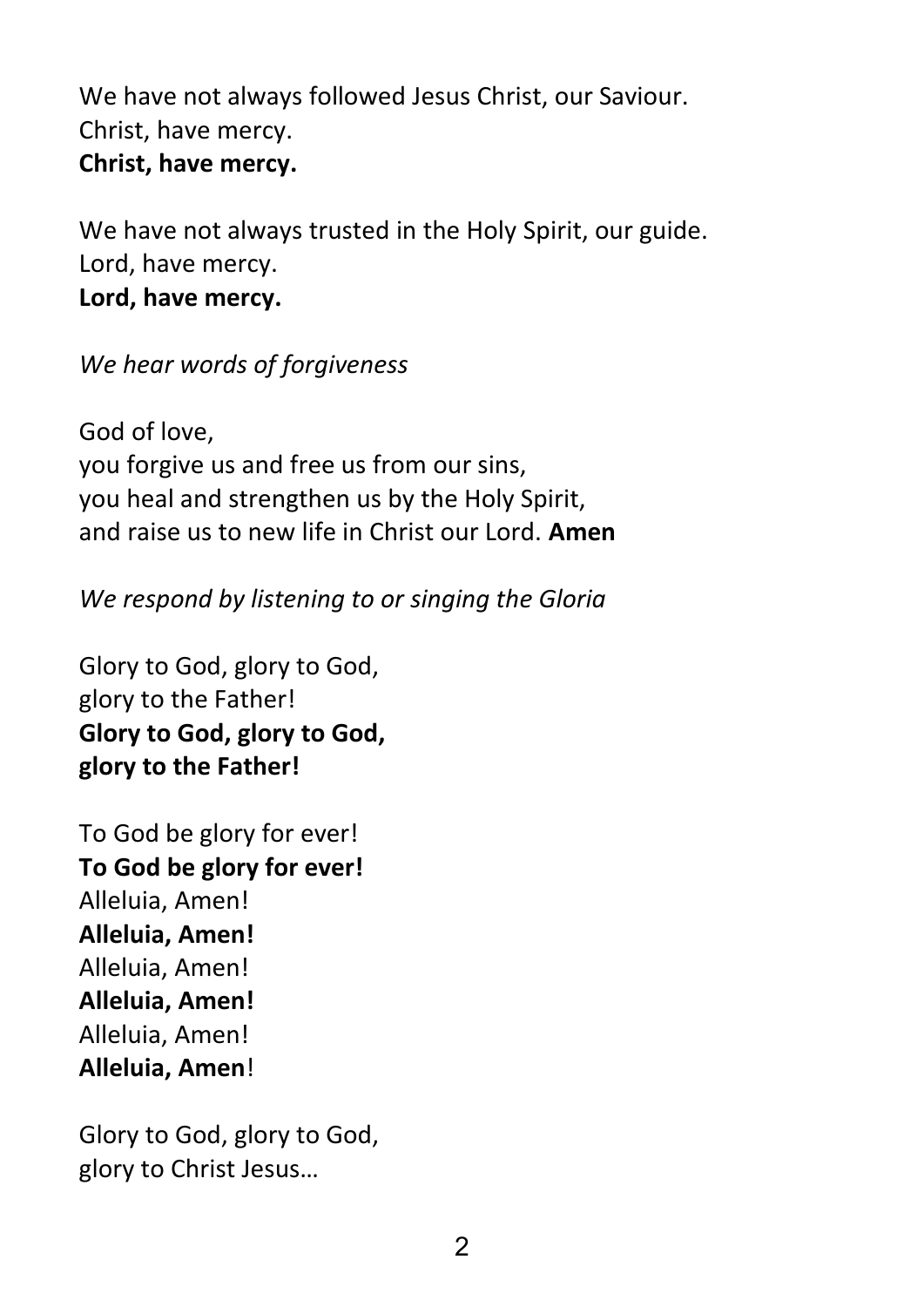Glory to God, glory to God, glory to the Spirit…

*We hear The Collect (the prayer for the day)*

God of peace, whose Son Jesus Christ proclaimed the kingdom and restored the broken to wholeness of life: look with compassion on the anguish of the world, and by your healing power make whole both people and nations; through our Lord and Saviour Jesus Christ. **Amen**

## *Hymn 42 Be thou my vision*

*We stand and listen to the Gospel being read* - *At the beginning* Hear the Gospel of our Lord Jesus Christ according to Matthew **Glory to you, O Lord**

*Matthew 25:31-40*

This is the Gospel of the Lord **Praise to you, O Christ.**

*Rev Jane Winter helps us explore the Bible*

*We bless and anoint the pastoral team.*

*Rev Jane says:* Hear these words of St Teresa: Christ has no body now but yours. No hands, no feet on earth but yours. Yours are the eyes through which he looks compassion on this world. Yours are the feet with which he walks to do good. Yours are the hands through which he blesses all the world. Yours are the hands, yours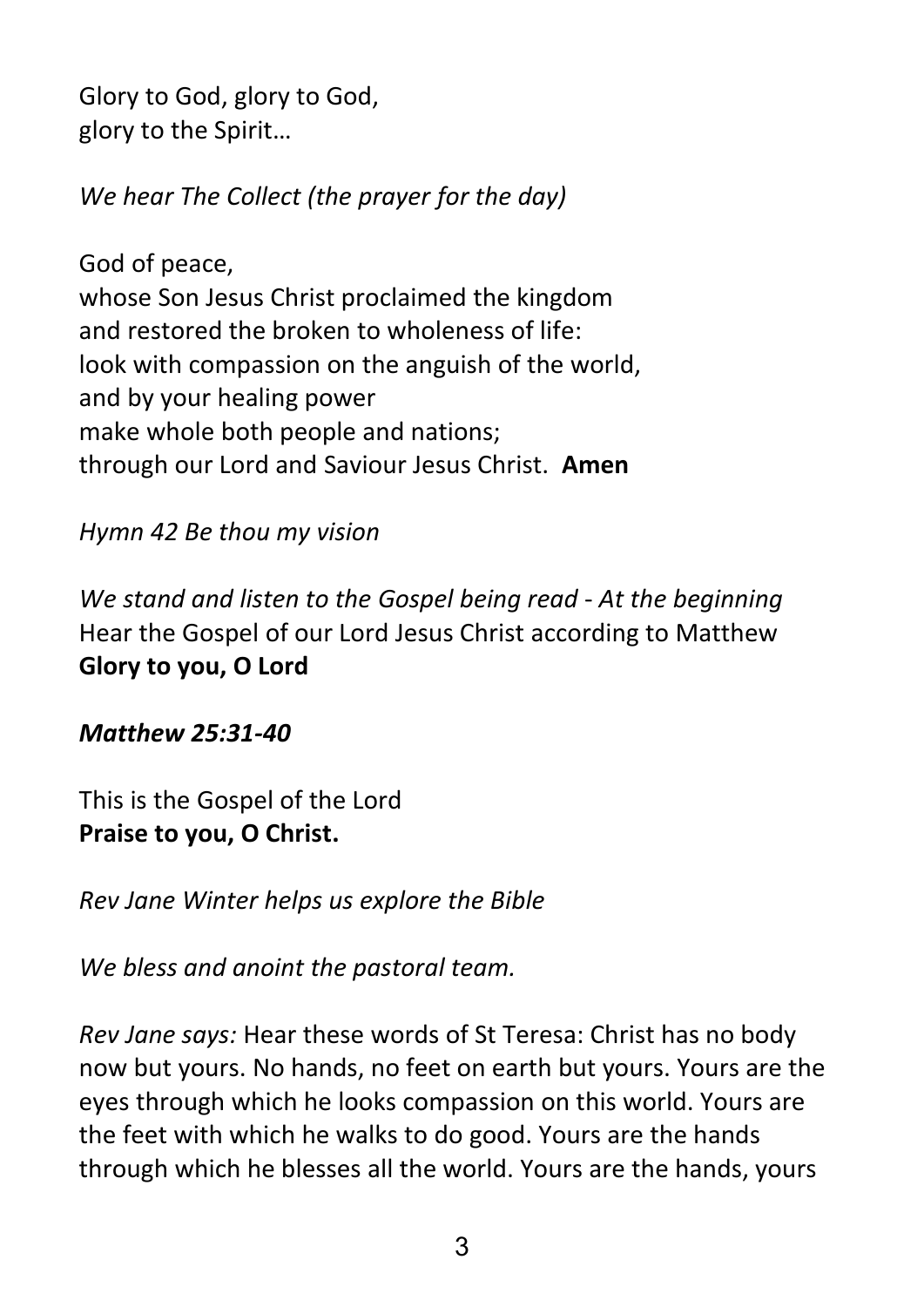are the feet, yours are the eyes, you are his body. Christ has no body now on earth but yours.

*Rev Jane hands the lanyard to each team member who place it over their head. She then says to all:*

Go in the name of Christ Serve Christ joyfully. Put your trust in God. He is faithful.

*Rev Jane anoints the palms of each member of the team with the sign of the cross*

> (name), yours are the hands, the feet, the eyes and the body through which Christ blesses the world. **Amen.**

*Rev Jane says:* Pastoral team, here are your sisters and brothers in Christ, who share with you in taking Christ to a world in need. People of this parish, will you welcome, support, encourage, and pray for the pastoral team and one another in lives committed to loving service?

## **We will.**

*Rev Jane says:* God who has called you is faithful. May he pour upon you all the riches of his grace, equip you and strengthen you in your ministry. And the blessing of God almighty, the Father, the Son, and the Holy Spirit, be upon you and upon all your work begun, continued and ended in his name. **Amen.**

*We share what we believe*

Do you believe and trust in God the Father, source of all being and life, the one for whom we exist? **We believe and trust in him.**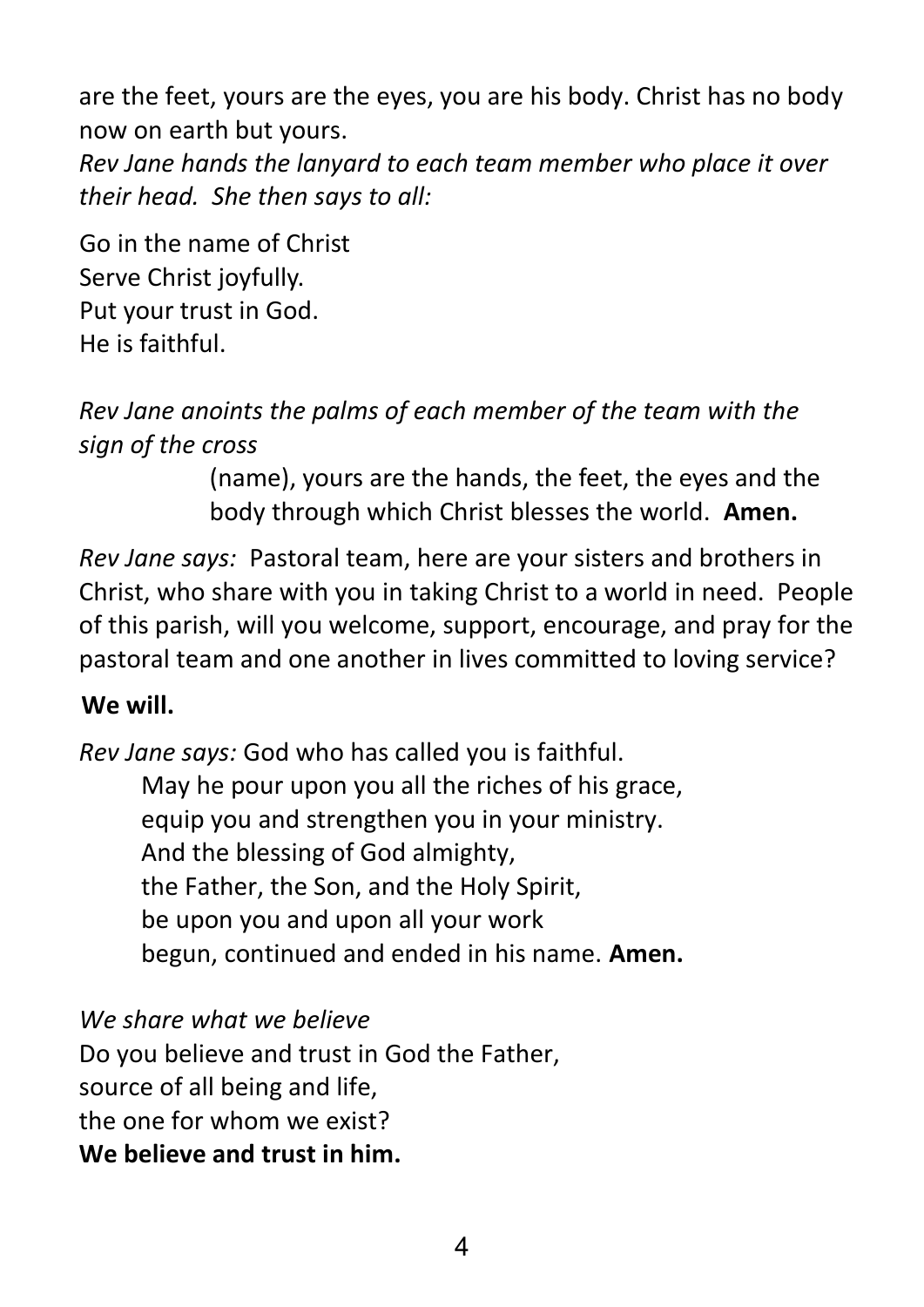Do you believe and trust in God the Son, who took our human nature, died for us and rose again? **We believe and trust in him.**

Do you believe and trust in God the Holy Spirit, who gives life to the people of God and makes Christ known in the world? **We believe and trust in him.**

This is the faith of the Church. **This is our faith. We believe and trust in one God, Father, Son and Holy Spirit. Amen***.*

*We pray to God, this might include* Lord, in your mercy **Hear our prayer**

Merciful Father**, Accept these prayers for the sake of your Son, our Saviour Jesus Christ. Amen.** 

**Our Father in heaven, hallowed be your name, your kingdom come, your will be done, on earth as in heaven. Give us today our daily bread. Forgive us our sins as we forgive those who sin against us. Lead us not into temptation but deliver us from evil. For the kingdom, the power, and the glory are yours now and for ever. Amen.**

5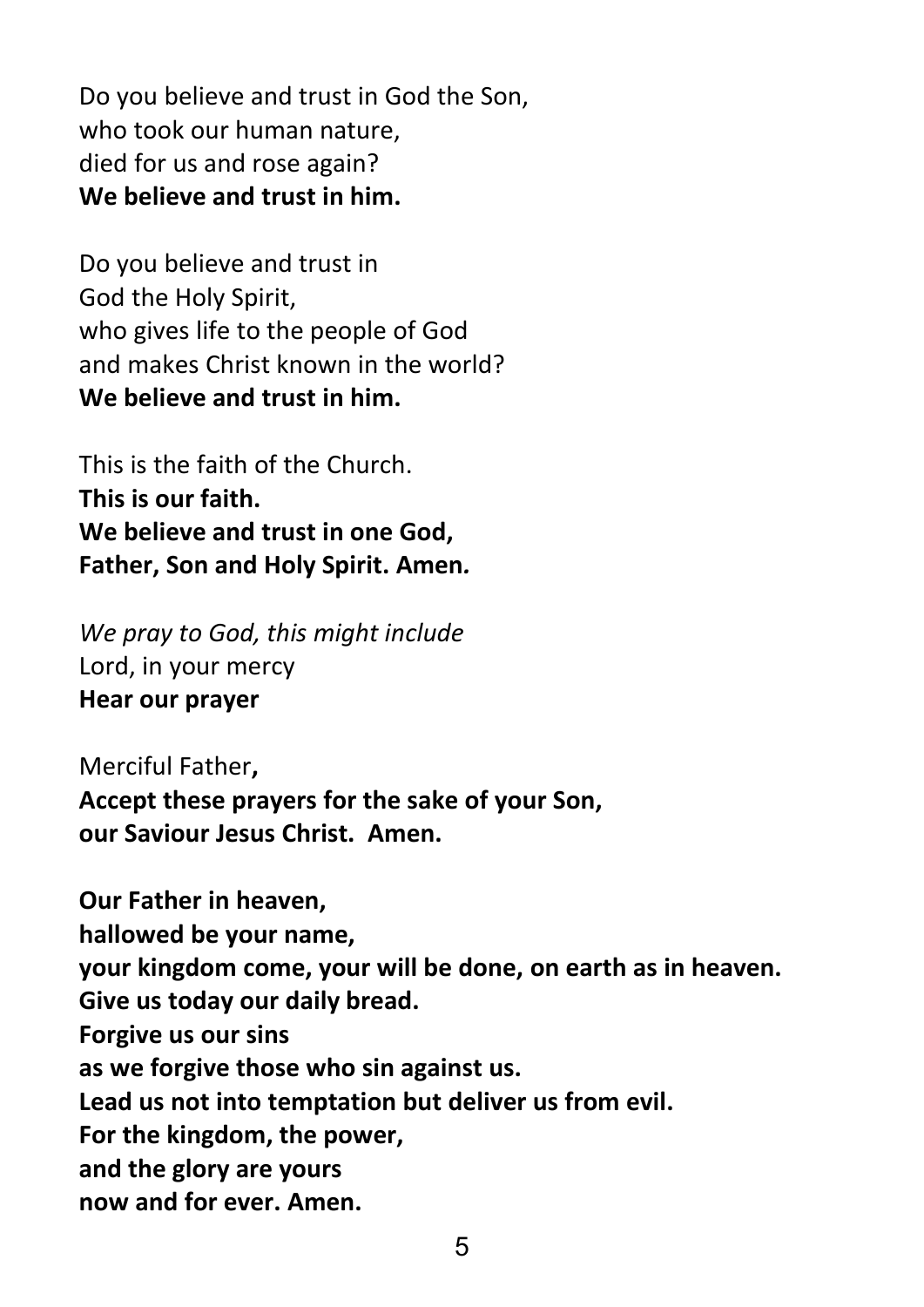*We share God's Peace* St Paul writes 'Let the peace of Christ rule in your hearts, since as members of one body you are called to peace.' The peace of the Lord be always with you. **And also with you.**

*Please share the peace with those around you in a socially distanced way*

*Hymn 851 I will offer up my life*

The Lord is here. **His Spirit is with us.**

Lift up your hearts. **We lift them to the Lord.**

Let us give thanks to the Lord our God. **It is right to give thanks and praise.**

*(The prayer continues…)* 

**Holy, holy, holy Lord, God of power and might, heaven and earth are full of your glory. Hosanna in the highest.**

Great is the mystery of faith: **Christ has died. Christ is risen. Christ will come again.**